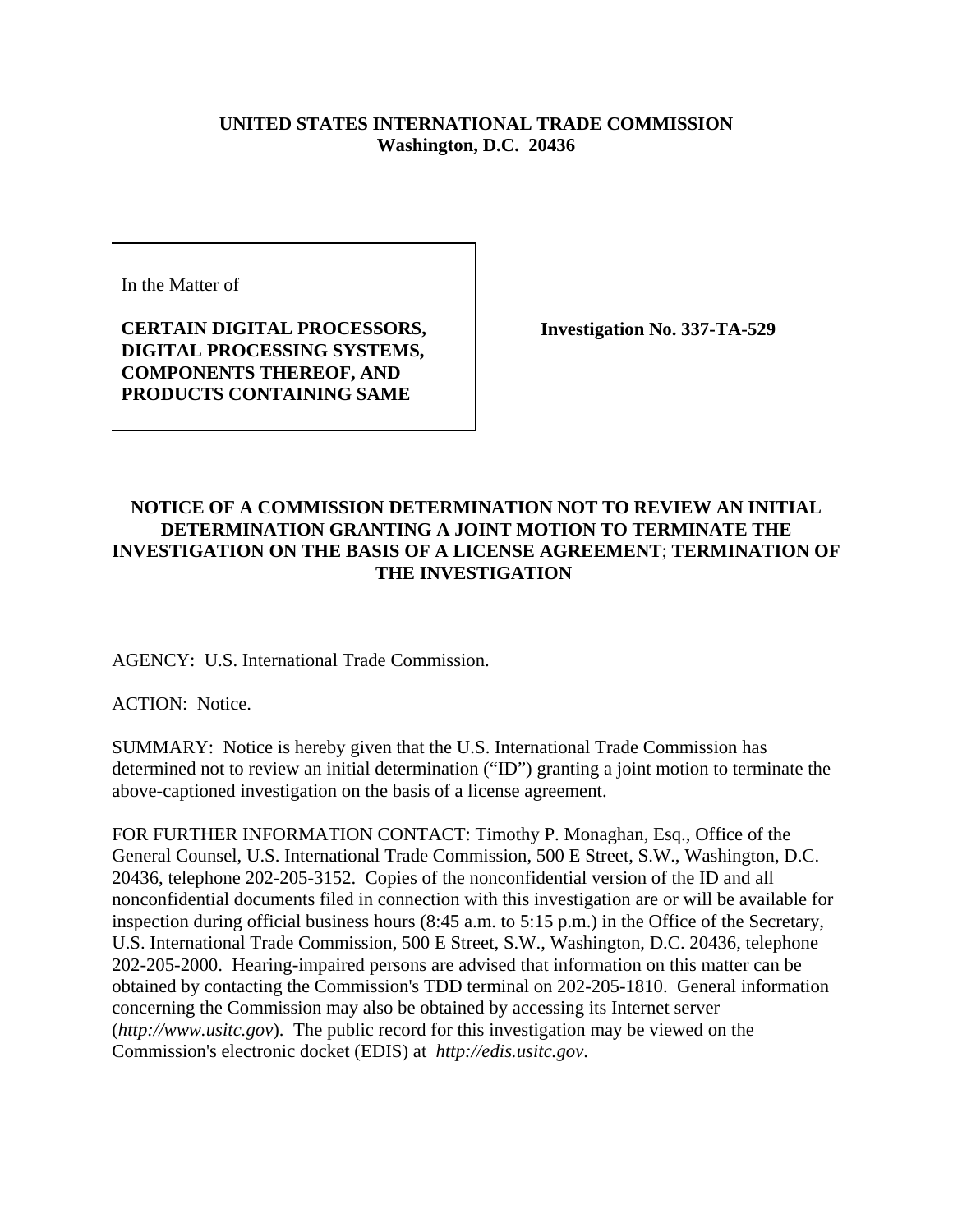SUPPLEMENTARY INFORMATION: The Commission instituted this investigation on January 6, 2005, based on a complaint filed on behalf of BIAX Corporation ("BIAX"), of Boulder, Colorado (70 *Fed. Reg.* 1277). The complaint alleged violations of section 337 in the importation into the United States, sale for importation, and sale within the United States after importation of certain digital processors, digital processing systems, components thereof, and products containing same by reason of infringement of certain claims of U.S. Patent Nos. 4,487,755 ("the '755 patent"); 5,021,954 ("the '954 patent"); 5,517,628; 6,253,313; and 5,765,037. The notice of investigation named Texas Instruments, Inc. ("TI"), of Dallas, Texas; iBiquity Digital Corporation, of Columbia, Maryland; Kenwood Corporation, of Japan; and Kenwood U.S.A. Corporation, of Long Beach, California as respondents.

On April 12, 2005, respondent TI filed a motion for summary determination of non-infringement of the asserted claims of the '755 and '945 patents. On May 20, 2005, complainant BIAX filed its opposition to TI's motion for summary determination. On May 23, 2005, the Commission's investigative attorney filed an opposition to TI's motion for summary determination.

On July 12, 2005, the administrative law judge ("ALJ") issued an ID, Order No. 18, granting respondent TI's motion for summary determination of non-infringement of the asserted claims of the '755 and '945 patents. On July 19, 2005, complainant BIAX filed a petition for review of Order No. 18.

On July 20, 2005, the parties filed a joint motion to extend the deadline for filing responses to BIAX's petition for review of Order No. 18 until August 10, 2005, and to extend the deadline for the Commission to determine whether to review Order No. 18 until August 30, 2005. On July 22, 2005, the Chairman extended the deadline for filing responses to the BIAX's petition for review of Order No. 18 until August 10, 2005.

On August 1, 2005, the Commission determined to extend the deadline for determining whether to review the Order No. 18, granting respondent TI's motion for summary determination of non-infringement of the asserted claims of the '755 and '945 patents, by 30 days, *i.e.*, until September 12, 2005.

On August 3, 2004, complainant BIAX and respondents and filed a joint motion to terminate the investigation based on a license agreement between BIAX and respondent TI. The Commission investigative attorney supported the joint motion.

On August 8, 2005, the presiding ALJ issued the subject ID (Order No. 23) granting the joint motion to terminate the investigation based on a license agreement between BIAX and respondent TI. No party filed a petition to review the subject ID. The Commission has determined not to review ALJ Order No. 23.